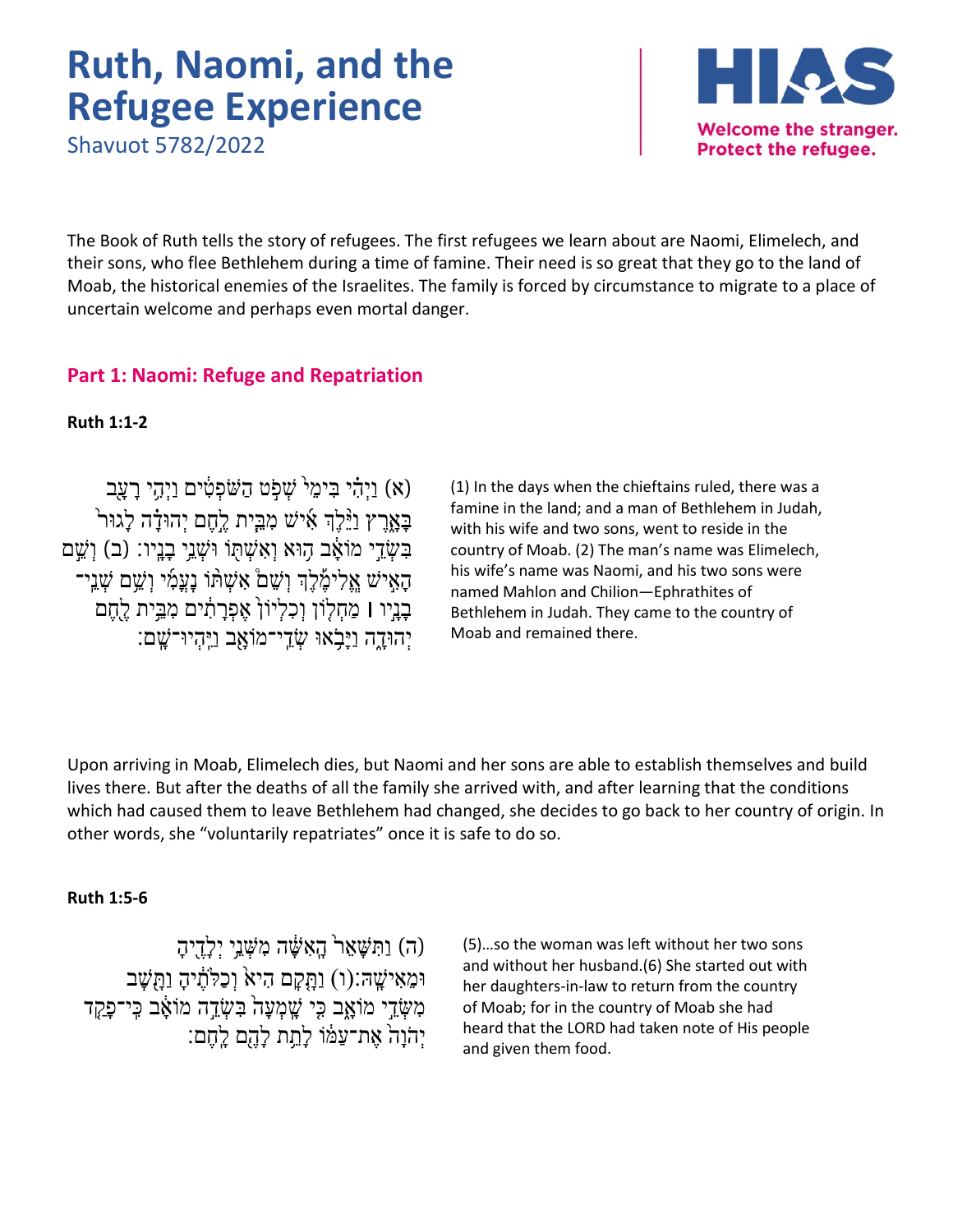UNHCR has called voluntary repatriation the "durable solution of choice for the largest number of refugees." Refugees in precarious situations in countries of first asylum often lack long-term integration or resettlement prospects and would like to go home when they can. Unfortunately, some governments attempt to return refugees and asylum seekers or send them to another country without the necessary conditions in place for successful reintegration.

"RESOLVED: Government return and repatriation programs must be truly voluntary and safe. The international community and sending and receiving governments should ensure that returned and repatriated refugees are supported as they rebuild their lives." *—HIAS Board Resolution on Global Policy Principles*

"In 2020, 251,000 refugees were able to return to their country of origin, out of a total of 82.4 million displaced worldwide."

*—UNHCR Global Trend: Forced Displacement, 2020*

International human rights law forbids countries from sending asylum seekers back to their countries of origin if doing so would place them in danger. And yet, as just one example of how these laws are violated in practice, the U.S. government used the excuse of COVID-19 to send Haitian migrants from the U.S.- Mexico Border back to Haiti, even though the government itself had earlier recognized that, "political unrest and human rights abuses had made it impossible for Haitians to safely return to their country." —*Human Rights Watch, 9/21/21*

#### *Question for Discussion:*

- 1. How does it shift your understanding of the story to think of Naomi, Elimelech, and their children as refugees?
- 2. Naomi was able to go back to Bethlehem because the conditions there had changed, and she was at a point in her life when she had fewer ties to Moab. For the small number of refugees today who are able to voluntarily repatriate, what kinds of support and conditions do you imagine they will need to make the journey home?
- 3. How would Naomi's story have been different if she had been forced to go back to Bethlehem before she was ready, or before it was safe?

## **Part 2: Ruth and Boaz: Resettlement**

Naomi returns to Bethlehem with her daughter-in-law, Ruth. Ruth is not fleeing persecution, violence, or natural disaster, but she nevertheless finds herself in a place where she feels isolated and alone. She doesn't know the formal or informal community structures, has extremely limited access to resources, and is clearly understood to be a foreigner by those around her. She goes out to gather the grain that is leftover in the fields after the harvest, and encounters Boaz.